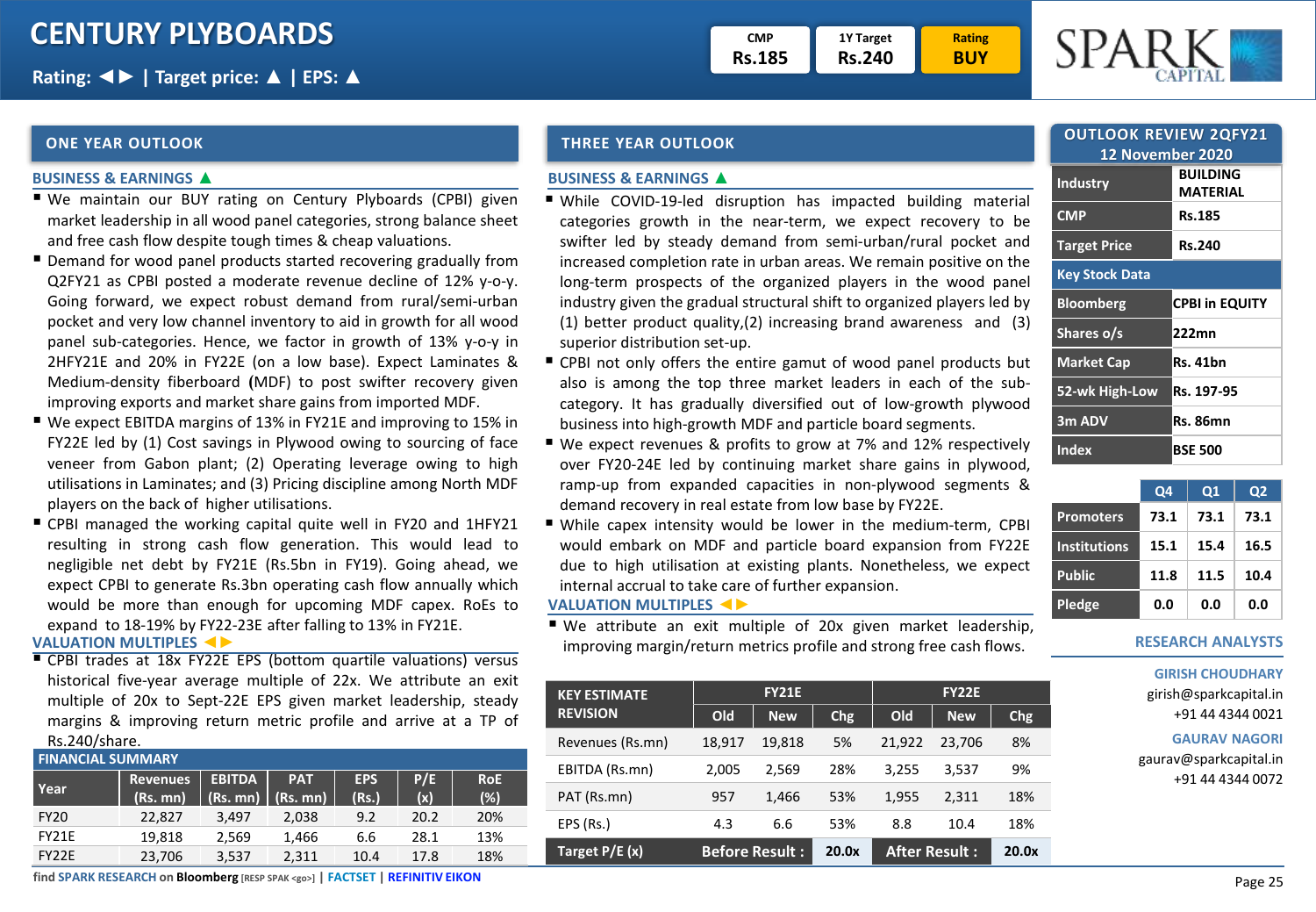

## **Quarterly Financial Statement**

**Revenues from plywood segment (52% of total revenues this quarter) declined 15% y-o-y, Laminates segment (20% of total revenues this quarter) declined 25% yo-y. MDF segment (18% of total revenue this quarter) revenues grew 20% y-o-y.**

**Plywood EBIT margins fell from 14.2% last year to 12.8% this quarter. Laminates margin declined to 11.2% from 13.2% last year while MDF margins increased to 22.8% from 18.0% last year.**

**Company generated OCF of Rs.1.3bn in 1HFY21 versus Rs.1.8bn same time last year.**

| Rs. mn \ Period         | <b>Sep-20</b> | <b>Sep-19</b> | $Y$ -o-Y $%$ | <b>Jun-20</b> | $Q - 0 - Q$ % | <b>1HFY20</b> | <b>1HFY21</b> | <b>Y-o-Y%</b> |
|-------------------------|---------------|---------------|--------------|---------------|---------------|---------------|---------------|---------------|
| <b>Revenues</b>         | 5,198         | 5,894         | $-12%$       | 2,007         | 159%          | 11,631        | 7,205         | $-38%$        |
| Raw material            | 2,105         | 2,043         | 3%           | 757           | 178%          | 4,363         | 2,510         | $-42%$        |
| Purchased goods         | 504           | 915           | $-45%$       | 188           | 168%          | 1,509         | 693           | $-54%$        |
| <b>Stock Adjustment</b> | 283           | $\mathbf{1}$  | <b>NM</b>    | 70            | 306%          | 6             | 353           |               |
| Employee costs          | 764           | 884           | $-14%$       | 566           | 35%           | 1,729         | 1,330         | $-23%$        |
| Other expenditure       | 966           | 1,124         | $-14%$       | 487           | 98%           | 2,169         | 1,453         | $-33%$        |
| <b>EBITDA</b>           | 859           | 928           | $-7%$        | 8             | NΜ            | 1,854         | 867           | $-53%$        |
| Margins%                | 17%           | 16%           |              | 0%            |               | 16%           | 12%           |               |
| Other income            | 12            | 86            | -86%         | 46            | $-73%$        | 97            | 58            | $-40%$        |
| Interest                | 18            | 108           | $-83%$       | 50            | $-65%$        | 198           | 68            | $-65%$        |
| Depreciation            | 162           | 170           | -5%          | 143           | 14%           | 340           | 305           | $-10%$        |
| <b>PBT</b>              | 691           | 735           | $-6%$        | $-139$        | <b>NM</b>     | 1,414         | 552           | $-61%$        |
| PBT margins %           | 13%           | 12%           |              | -7%           |               | 12%           | 8%            |               |
| Tax                     | 176           | 213           |              | (54)          |               | 411           | 123           | $-70%$        |
| Effective tax rate      | 26%           | 29%           |              | 39%           |               | 29%           | 22%           |               |
| <b>PAT</b>              | 514           | 521           | $-1%$        | (85)          | <b>NM</b>     | 1,003         | 429           | $-57%$        |
| Margins                 | 10%           | 9%            |              | $-4%$         |               | 9%            | 6%            |               |
| EPS (Rs.)               | 2.3           | 2.3           | $-1%$        | $-0.4$        | <b>NM</b>     | 4.5           | 1.9           | $-57%$        |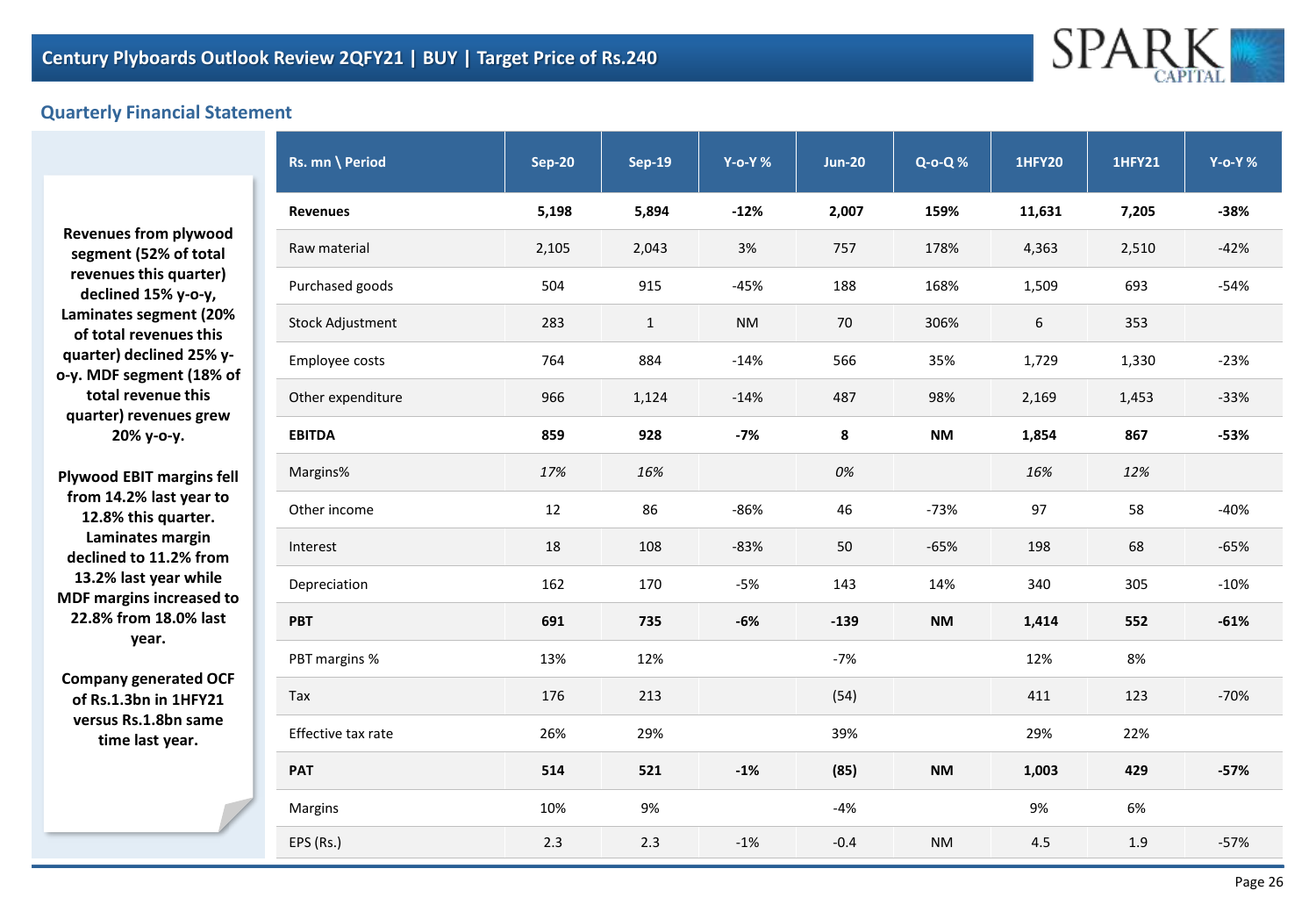

# **Standalone Financial Summary**

| <b>Abridged Financial Statements</b>   |             |                  |             |                |             |             |              |                          |              |
|----------------------------------------|-------------|------------------|-------------|----------------|-------------|-------------|--------------|--------------------------|--------------|
| Rs. mn                                 | <b>FY15</b> | <b>FY16</b>      | <b>FY17</b> | <b>FY18</b>    | <b>FY19</b> | <b>FY20</b> | <b>FY21E</b> | <b>FY22E</b>             | <b>FY23E</b> |
| <b>Profit &amp; Loss</b>               |             |                  |             |                |             |             |              |                          |              |
| Revenue                                | 15,228      | 16,357           | 17,825      | 19,672         | 22,638      | 22,827      | 19,818       | 23,706                   | 27,375       |
| <b>EBITDA</b>                          | 2,078       | 2,835            | 2,920       | 3,060          | 3,004       | 3,497       | 2,569        | 3,537                    | 4,294        |
| Depreciation                           | 448         | 437              | 524         | 810            | 500         | 676         | 630          | 640                      | 708          |
| <b>EBIT</b>                            | 1,630       | 2,398            | 2,397       | 2,250          | 2,504       | 2,822       | 1,939        | 2,897                    | 3,586        |
| Other Income                           | 196         | 65               | 227         | 64             | 61          | 111         | 178          | 284                      | 329          |
| Interest expense                       | 433         | 465              | 286         | 327            | 446         | 372         | 158          | 93                       | 73           |
| <b>Exceptional items</b>               |             |                  |             |                |             | 456         | $\sim$       | $\overline{\phantom{a}}$ |              |
| <b>PBT</b>                             | 1,393       | 1,998            | 2,337       | 1,987          | 2,119       | 2,104       | 1,959        | 3,088                    | 3,842        |
| Reported PAT (after minority interest) | 1,103       | 1,698            | 1,856       | 1,563          | 1,588       | 1,582       | 1,466        | 2,311                    | 2,875        |
| Adj PAT                                | 1,103       | 1,698            | 1,856       | 1,563          | 1,588       | 2,038       | 1,466        | 2,311                    | 2,875        |
| EPS (Rs.)                              | 5.0         | 7.6              | 8.3         | 7.0            | 7.1         | 9.2         | 6.6          | 10.4                     | 12.9         |
| <b>Balance Sheet</b>                   |             | $\boldsymbol{0}$ |             | $\overline{0}$ |             |             |              |                          |              |
| Net Worth                              | 3,876       | 5,251            | 7,086       | 8,379          | 9,691       | 10,734      | 11,979       | 14,085                   | 16,636       |
| Deferred Tax                           | (70)        | (655)            | (689)       | (690)          | (615)       | (578)       | (578)        | (578)                    | (578)        |
| <b>Total debt</b>                      | 5,019       | 4,552            | 6,022       | 5,430          | 5,189       | 2,531       | 1,412        | 912                      | 912          |
| Other liabilities and provisions       | 924         | 774              | 1,028       | 1,019          | 1,097       | 1,308       | 1,096        | 1,312                    | 1,515        |
| <b>Total Net worth and liabilities</b> | 9,748       | 9,921            | 13,448      | 14,138         | 15,362      | 13,994      | 13,909       | 15,730                   | 18,485       |
| <b>Gross Fixed assets</b>              | 4,092       | 2,384            | 3,418       | 7,153          | 9,441       | 10,017      | 10,317       | 10,667                   | 12,917       |
| Net fixed assets                       | 2,089       | 1,975            | 2,494       | 5,417          | 7,286       | 7,211       | 6,881        | 6,591                    | 8,133        |
| Capital work-in-progress               | 227         | 930              | 2,842       | 1,285          | 218         | 141         | 141          | 1,541                    | 2,041        |
| Goodwill                               |             |                  |             |                |             |             |              |                          |              |
| Investments                            | 451         | 497              | 960         | 960            | 978         | 1,137       | 1,137        | 1,137                    | 1,137        |
| Cash and Bank Balances                 | 170         | 190              | 538         | 165            | 226         | 212         | 1,352        | 1,176                    | 1,143        |
| Loans & advances and other assets      | 1,572       | 1,553            | 2,033       | 1,548          | 1,397       | 885         | 831          | 900                      | 966          |
| Net working capital                    | 5,239       | 4,776            | 4,580       | 4,762          | 5,257       | 4,409       | 3,567        | 4,386                    | 5,064        |
| <b>Total assets</b>                    | 9,748       | 9,921            | 13,448      | 14,138         | 15,362      | 13,994      | 13,909       | 15,730                   | 18,485       |
| Capital Employed                       | 8,894       | 9,803            | 13,108      | 13,810         | 14,880      | 13,265      | 13,391       | 14,997                   | 17,548       |
| Invested Capital (CE - cash - CWIP)    | 8,497       | 8,682            | 9,728       | 12,360         | 14,436      | 12,912      | 11,897       | 12,280                   | 14,364       |
| Net Debt                               | 4,848       | 4,362            | 5,484       | 5,265          | 4,963       | 2,319       | 60           | (263)                    | (231)        |
| <b>Cash Flows</b>                      |             |                  |             |                |             |             |              |                          |              |
| Cash flows from Operations (Pre-tax)   | 1,668       | 3,195            | 2,711       | 3,258          | 2,790       | 4,782       | 3,431        | 3,149                    | 4,081        |
| Cash flows from Operations (post-tax)  | 1,378       | 2,895            | 2,230       | 2,834          | 2,259       | 4,260       | 2,938        | 2,371                    | 3,114        |
| Capex                                  | (546)       | (1, 266)         | (2,897)     | (1, 923)       | (1, 364)    | (533)       | (300)        | (1,750)                  | (2,750)      |
| Free cash flows                        | 832         | 1,629            | (667)       | 911            | 896         | 3,726       | 2,638        | 621                      | 364          |
| Free cash flows (post interest costs)  | 595         | 1,229            | (727)       | 648            | 511         | 3,465       | 2,659        | 813                      | 620          |
| Cash flows from Investing              | (624)       | (1, 287)         | (3, 208)    | (1,974)        | (1, 279)    | (583)       | (300)        | (1,750)                  | (2,750)      |
| Cash flows from Financing              | (764)       | (1,588)          | 1,326       | (1, 233)       | (942)       | (3,687)     | (1, 498)     | (798)                    | (396)        |
| Total cash & liquid investments        | 170         | 190              | 538         | 165            | 226         | 212         | 1,352        | 1,176                    | 1,143        |
| Source: Spark Capital                  |             |                  |             |                |             |             |              |                          |              |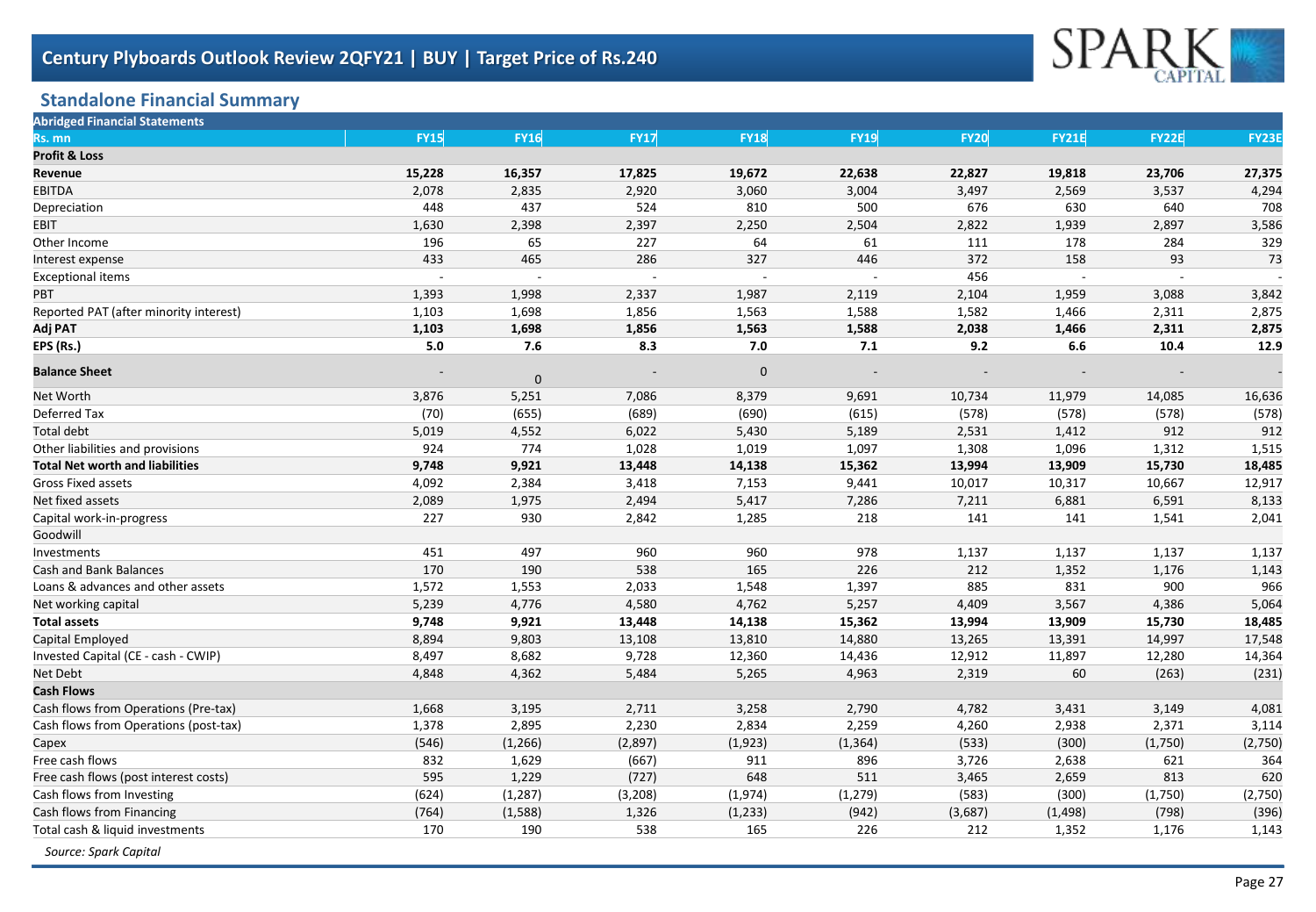

## **Standalone Financial Summary**

| <b>Growth and Ratios</b>          |             |             |             |             |             |             |              |              |              |
|-----------------------------------|-------------|-------------|-------------|-------------|-------------|-------------|--------------|--------------|--------------|
|                                   | <b>FY15</b> | <b>FY16</b> | <b>FY17</b> | <b>FY18</b> | <b>FY19</b> | <b>FY20</b> | <b>FY21E</b> | <b>FY22E</b> | <b>FY23E</b> |
| Key variables (sector-specific)   |             |             |             |             |             |             |              |              |              |
| Plywood revenues                  | 11,471      | 11,735      | 12,609      | 12,633      | 12,781      | 12,307      | 10,283       | 12,333       | 14,105       |
| Laminates revenues                | 2,515       | 2,982       | 3,369       | 3,700       | 4,322       | 4,546       | 3,928        | 4,727        | 5,304        |
| <b>MDF</b> revenues               |             |             |             | 1,128       | 2,951       | 3,504       | 3,359        | 4,045        | 5,096        |
| <b>Growth ratios</b>              |             |             |             |             |             |             |              |              |              |
| Revenue                           | 23.3%       | 7.4%        | 9.0%        | 10.4%       | 15.1%       | 0.8%        | $-13.2%$     | 19.6%        | 15.5%        |
| EBITDA                            | 109.0%      | 36.4%       | 3.0%        | 4.8%        | $-1.9%$     | 16.4%       | $-26.5%$     | 37.7%        | 21.4%        |
| Adj PAT                           | 413.1%      | 53.9%       | 9.3%        | $-15.7%$    | 1.5%        | 28.4%       | $-28.1%$     | 57.6%        | 24.4%        |
| <b>Margin ratios</b>              |             |             |             |             |             |             |              |              |              |
| EBITDA                            | 13.6%       | 17.3%       | 16.4%       | 15.6%       | 13.3%       | 15.3%       | 13.0%        | 14.9%        | 15.7%        |
| Adj PAT                           | 7.2%        | 10.4%       | 10.4%       | 7.9%        | 7.0%        | 8.9%        | 7.4%         | 9.7%         | 10.5%        |
| <b>Performance ratios</b>         |             |             |             |             |             |             |              |              |              |
| Pre-tax OCF/EBITDA                | 80.3%       | 112.7%      | 92.8%       | 106.4%      | 92.9%       | 136.7%      | 133.6%       | 89.0%        | 95.0%        |
| OCF/IC (%)                        | 16%         | 33%         | 23%         | 23%         | 16%         | 33%         | 25%          | 19%          | 22%          |
| RoE (%)                           | 32%         | 37%         | 30%         | 20%         | 18%         | 20%         | 13%          | 18%          | 19%          |
| RoCE (%)                          | 17%         | 22%         | 18%         | 14%         | 13%         | 16%         | 12%          | 17%          | 18%          |
| RoCE (Pre-tax)                    | 22%         | 26%         | 23%         | 17%         | 18%         | 21%         | 16%          | 22%          | 24%          |
| RoIC (Pre-tax)                    | 20%         | 28%         | 26%         | 20%         | 19%         | 21%         | 16%          | 24%          | 27%          |
| Fixed asset turnover (x)          | 7.2         | $8.1\,$     | 8.0         | 5.0         | 3.6         | 3.1         | $2.8\,$      | 3.5          | 3.7          |
| Total asset turnover (x)          | 1.7         | 1.7         | 1.5         | $1.4$       | 1.5         | 1.6         | 1.4          | 1.6          | 1.6          |
| <b>Financial stability ratios</b> |             |             |             |             |             |             |              |              |              |
| Net Debt to Equity (x)            | 1.3         | $0.8\,$     | 0.8         | 0.6         | 0.5         | 0.2         | 0.0          | (0.0)        | (0.0)        |
| Net Debt to EBITDA (x)            | 2.3         | 1.5         | 1.9         | 1.7         | 1.7         | 0.7         | 0.0          | (0.1)        | (0.1)        |
| Interest cover (x)                | 3.2         | $6.2\,$     | 7.8         | 8.7         | 5.1         | 11.4        | 18.6         | 25.5         | 42.7         |
| Cash conversion days              | 126         | 107         | 94          | 88          | 85          | 70          | 66           | 68           | 68           |
| Working capital days              | 141         | 124         | 114         | 98          | 90          | 64          | 61           | 61           | 60           |
| <b>Valuation metrics</b>          |             |             |             |             |             |             |              |              |              |
| Fully Diluted Shares (mn)         | 223         | 223         | 223         | 223         | 223         | 223         | 223          | 223          | 223          |
| Market cap (Rs.mn)                | 41,167      | 41,167      | 41,167      | 41,167      | 41,167      | 41,167      | 41,167       | 41,167       | 41,167       |
| P/E(x)                            | 37.3        | 24.2        | 22.2        | 26.3        | 25.9        | 20.2        | 28.1         | 17.8         | 14.3         |
| P/OCF(x)                          | 29.9        | 14.2        | 18.5        | 14.5        | 18.2        | 9.7         | 14.0         | 17.4         | 13.2         |
| EV (Rs.mn) (ex-CWIP)              | 45,789      | 44,599      | 43,809      | 45,148      | 45,912      | 43,345      | 41,086       | 39,363       | 38,895       |
| EV/EBITDA(x)                      | 22.0        | 15.7        | 15.0        | 14.8        | 15.3        | 12.4        | 16.0         | 11.1         | 9.1          |
| $EV/$ OCF( $x$ )                  | 33.2        | 15.4        | 19.6        | 15.9        | 20.3        | 10.2        | 14.0         | 16.6         | 12.5         |
| <b>FCF Yield</b>                  | 1%          | 3%          | $-2%$       | 1%          | 1%          | 8%          | 6%           | 2%           | 2%           |
| Price to BV (x)                   | 10.6        | 7.8         | 5.8         | 4.9         | 4.2         | 3.8         | 3.4          | 2.9          | 2.5          |
| Dividend pay-out (%)              | 40%         | 16%         | 12%         | 14%         | 14%         | 14%         | 14%          | 14%          | 14%          |
| Dividend yield (%)                | 1.1%        | 0.7%        | 0.5%        | 0.5%        | 0.5%        | 0.4%        | 0.4%         | 0.6%         | 0.8%         |
| Source: Spark Capital             |             |             |             |             |             |             |              |              |              |